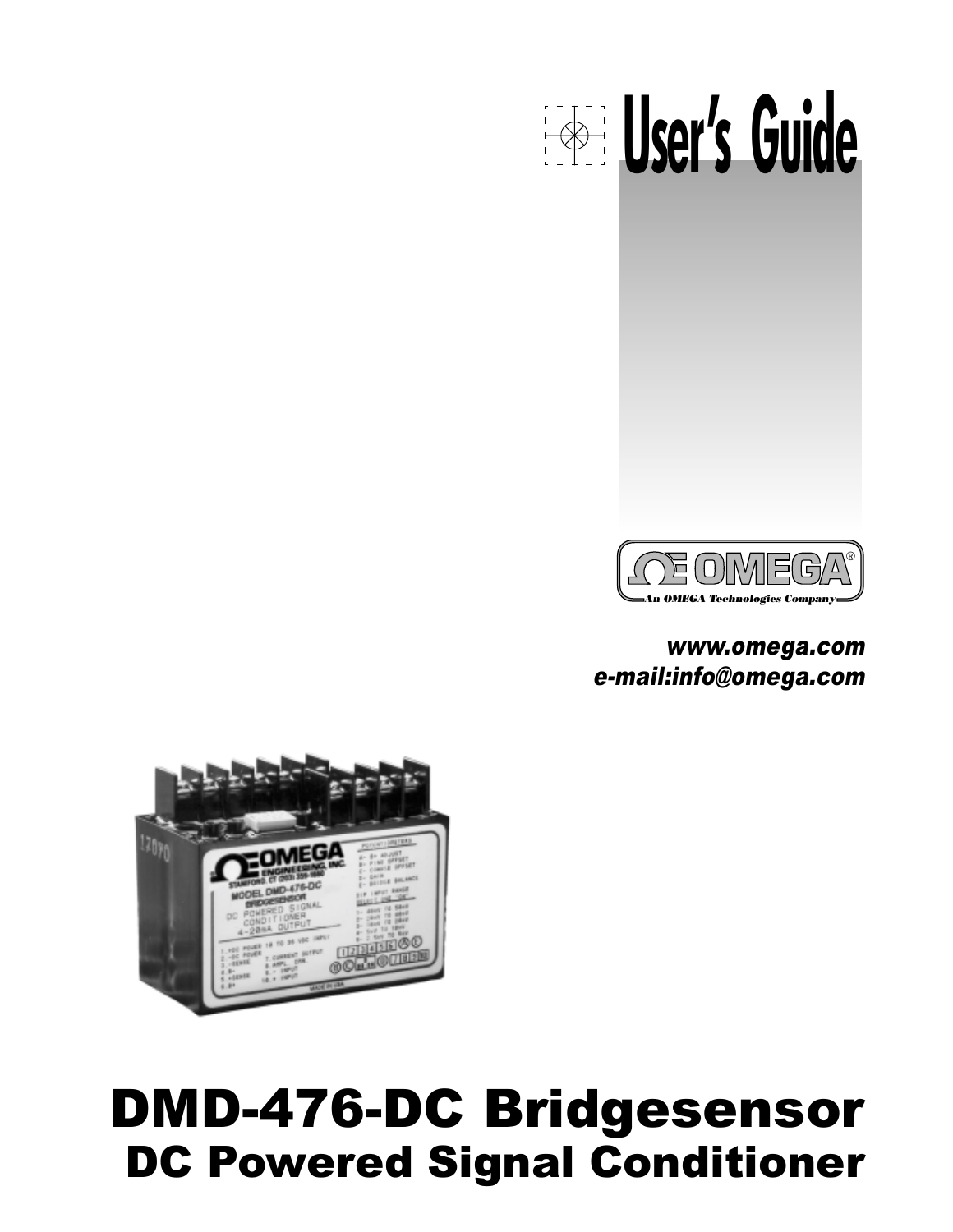

. O OMEGA<sup>®</sup>

#### **OMEGAnet<sup>®</sup> On-Line Service http://www.omega.com**

**Internet e-mail info@omega.com**

#### **Servicing North America:**

| USA:<br>ISO 9001 Certified                   | One Omega Drive, Box 4047<br>Stamford, CT 06907-0047<br>Tel: (203) 359-1660<br>e-mail: info@omega.com                                                                                                              | FAX: (203) 359-7700                                 |
|----------------------------------------------|--------------------------------------------------------------------------------------------------------------------------------------------------------------------------------------------------------------------|-----------------------------------------------------|
| <b>Canada:</b>                               | 976 Bergar<br>Laval (Quebec) H7L 5A1<br>Tel: (514) 856-6928<br>e-mail: info@omega.ca                                                                                                                               | FAX: (514) 856-6886                                 |
|                                              | For immediate technical or application assistance:                                                                                                                                                                 |                                                     |
| <b>USA and Canada:</b>                       | Sales Service: 1-800-826-6342 / 1-800-TC-OMEGASM<br>Customer Service: 1-800-622-2378 / 1-800-622-BESTSM<br>Engineering Service: 1-800-872-9436 / 1-800-USA-WHENSM<br>TELEX: 996404 EASYLINK: 62968934 CABLE: OMEGA |                                                     |
| <b>Mexico and</b>                            |                                                                                                                                                                                                                    |                                                     |
| <b>Latin America:</b>                        | Tel: (95) 800-826-6342<br>En Español: (95) 203-359-7803                                                                                                                                                            | FAX: (95) 203-359-7807<br>e-mail: espanol@omega.com |
|                                              | <b>Servicing Europe:</b>                                                                                                                                                                                           |                                                     |
| <b>Benelux:</b>                              | Postbus 8034, 1180 LA Amstelveen, The Netherlands<br>Tel: (31) 20 6418405<br>Toll Free in Benelux: 0800 0993344<br>e-mail: nl@omega.com                                                                            | FAX: (31) 20 6434643                                |
| <b>Czech Republic:</b>                       | ul. Rude armady 1868, 733 01 Karvina-Hranice<br>Tel: 420 (69) 6311899<br>Toll Free: 0800-1-66342<br>e-mail: czech@omega.com                                                                                        | FAX: 420 (69) 6311114                               |
| <b>France:</b>                               | 9, rue Denis Papin, 78190 Trappes<br>Tel: (33) 130-621-400<br>Toll Free in France: 0800-4-06342<br>e-mail: france@omega.com                                                                                        | FAX: (33) 130-699-120                               |
| <b>Germany/Austria:</b>                      | Daimlerstrasse 26, D-75392 Deckenpfronn, Germany<br>Tel: 49 (07056) 3017<br>Toll Free in Germany: 0130 11 21 66<br>e-mail: info@omega.de                                                                           | FAX: 49 (07056) 8540                                |
| <b>United Kingdom:</b><br>ISO 9002 Certified | One Omega Drive, River Bend Technology Centre<br>Northbank, Irlam, Manchester<br>M44 5EX, England<br>Tel: 44 (161) 777-6611<br>Toll Free in the United Kingdom: 0800-488-488<br>e-mail: info@omega.co.uk           | FAX: 44 (161) 777-6622                              |

It is the policy of OMEGA to comply with all worldwide safety and EMC/EMI regulations that apply. OMEGA is constantly pursuing certification of its products to the European New Approach Directives. OMEGA will add the CE mark to every appropriate device upon certification.

The information contained in this document is believed to be correct, but OMEGA Engineering, Inc. accepts no liability for any errors it contains, and reserves the right to alter specifications without notice. **WARNING**: These products are not designed for use in, and should not be used for, patient-connected applications.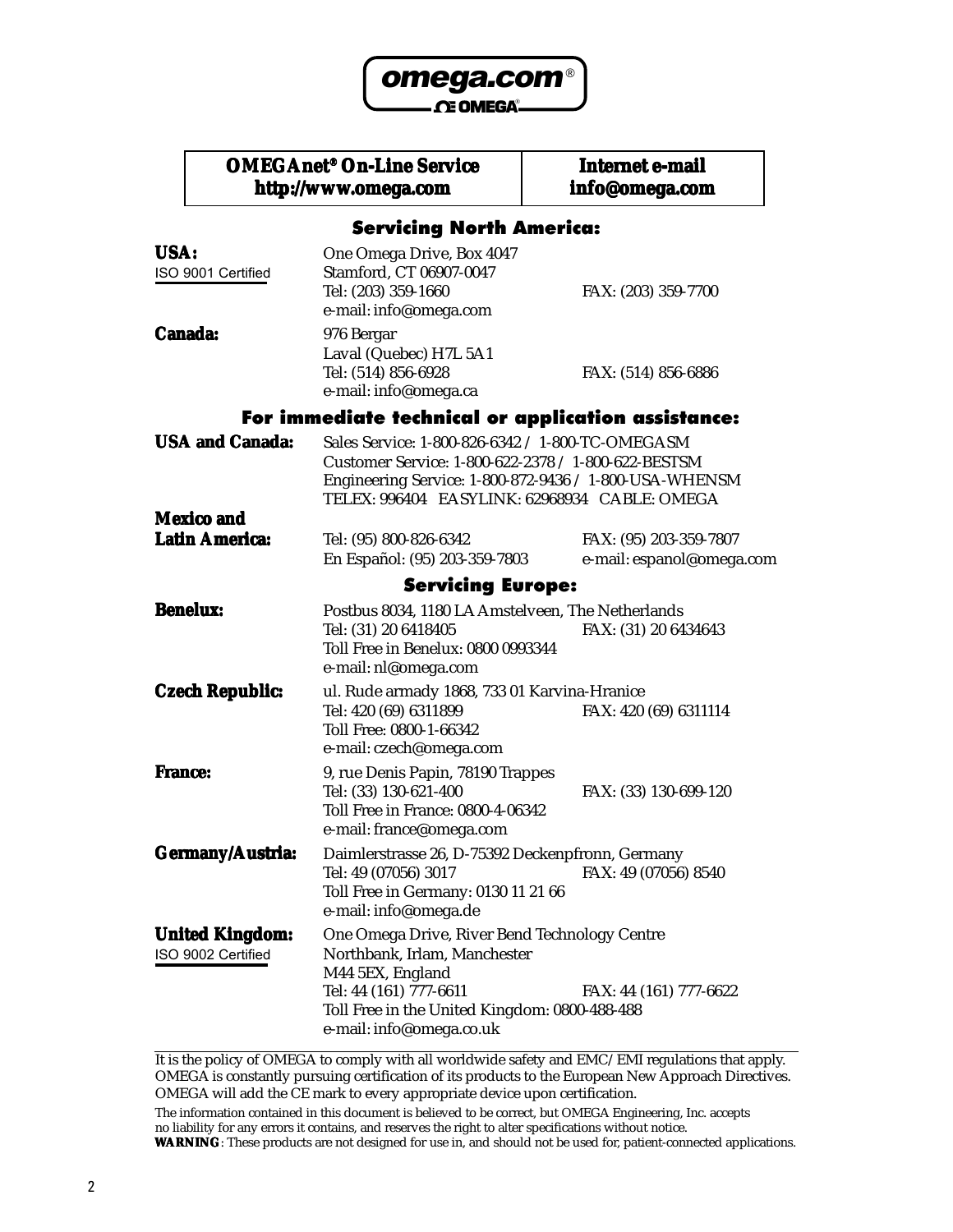#### **Features**

- **E** Complete Strain Gage Bridge Signal Conditioner
- 4-20 mA or 0-20 mA Output
- **.** Output Capable of Driving 1000 ohm Loop
- **E** Bridge Balance with 68% Tare Offset Capability
- **E** High Gain Amplifier; Can Accept Live Load Signals as Low as 3 mV and Provide 16 mA Output Span
- **E.** Sufficient Excitation Current for Five Load Cells
- **Powered by 10 to 36 VDC Unregulated**
- Rugged Epoxy Encapsulated Design

#### **Applications**

- **. Weighing with Load Cells**
- **Process Control Add-on Loops**

#### **Description**

The Model DMD-476-DC is a self contained, DC powered signal conditioner for bridge type instrumentation. It contains a precision differential amplifier with filtered output and a highly regulated, low noise, adjustable output bridge excitation source. What sets the DMD-476-DC apart is a Bridge Balance pot and high gain capability to accurately condition load cell weighing systems with large tare offsets and small live load signals. The unit is completely encapsulated for use in rugged environments.



#### **DMD-476-DC Block Diagram**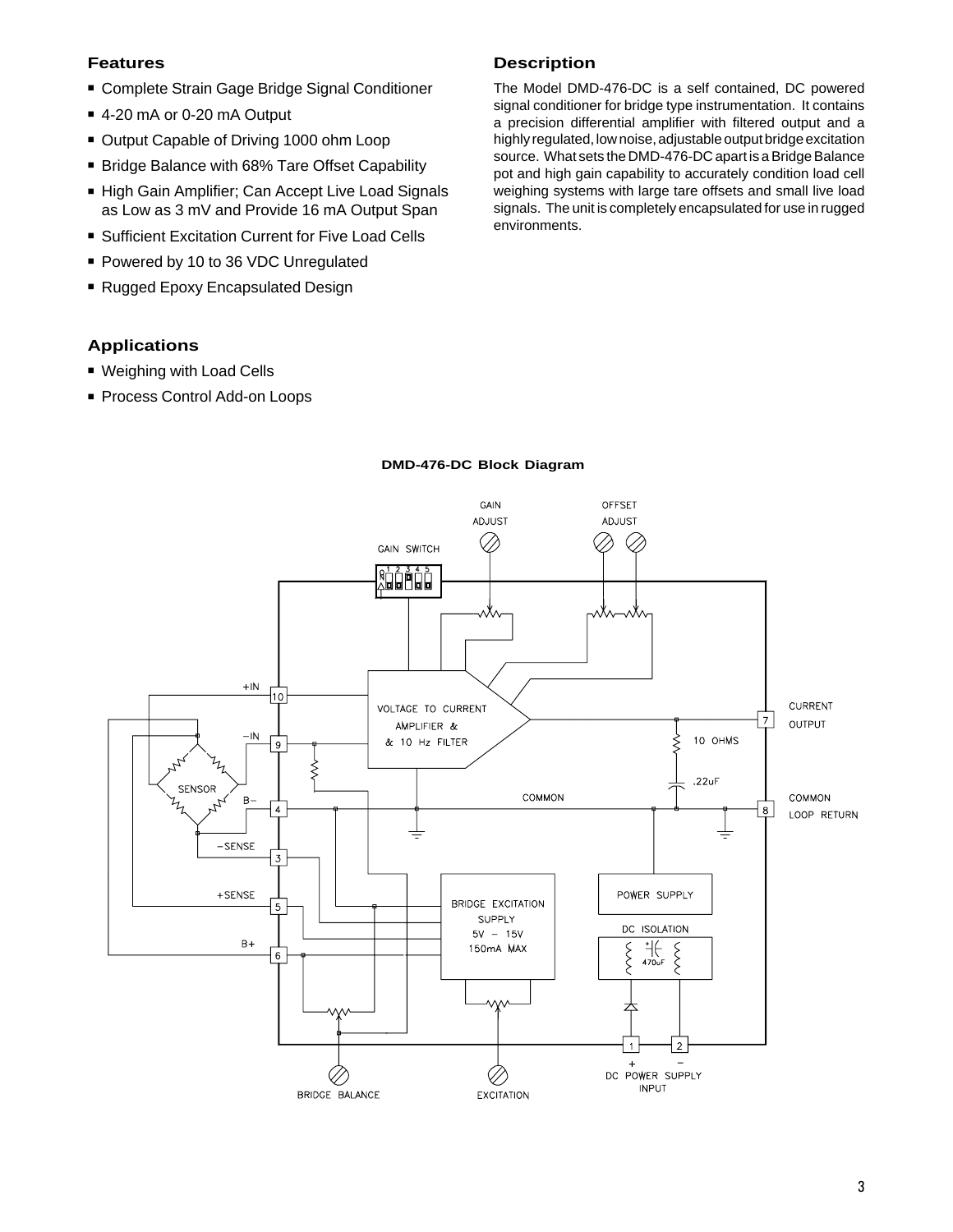| <b>Output Current Span</b>                                                                 | 4 to 20 mA; 0 to 20 mA                                 |  |  |  |
|--------------------------------------------------------------------------------------------|--------------------------------------------------------|--|--|--|
| Input for 16 mA Span                                                                       | 3 mV to 62 mV                                          |  |  |  |
| Zero Adjust                                                                                | 12 mA                                                  |  |  |  |
| <b>Temperature Coefficient</b>                                                             | 1 microamp/°C typical                                  |  |  |  |
| $0^\circ$ to 55 $^\circ$ C                                                                 | 4 microamp/°C maximium                                 |  |  |  |
| Hysteresis                                                                                 | 50 microamp maximum                                    |  |  |  |
| <b>Amplifier</b>                                                                           |                                                        |  |  |  |
| <b>Cell Sensitivity</b><br>(10 Volts Excitation)                                           | $0.3$ mV/V to 6.2 mV/V                                 |  |  |  |
| Linearity                                                                                  | 0.005% typical                                         |  |  |  |
| Temperature Stability                                                                      | 50 ppm/°C                                              |  |  |  |
| <b>Hysteresis</b>                                                                          | 0.1% of span maximum                                   |  |  |  |
| Input Bias Current                                                                         | 150 pA maximum                                         |  |  |  |
| Input Noise: DC to 10 Hz                                                                   | 4 microvolts P-P maximum                               |  |  |  |
| Common Mode Input                                                                          | $0$ to $+7.5$ Volts                                    |  |  |  |
| Common Mode Rejection<br>DC to 60 Hz                                                       | 90 dB minimum                                          |  |  |  |
| Output                                                                                     |                                                        |  |  |  |
| Current                                                                                    | 0 to 20 mA                                             |  |  |  |
| Loop Resistance                                                                            | 0 to 1000 ohm                                          |  |  |  |
| Compliance                                                                                 | 20 Volts maximum                                       |  |  |  |
| <b>Frequency Response</b>                                                                  | 10 Hertz, 2 Pole Filter                                |  |  |  |
| Response Time to 0.1%                                                                      | 90 ms typical                                          |  |  |  |
| <b>Bridge Excitation Supply</b>                                                            |                                                        |  |  |  |
| Adjustment Range                                                                           | 5 to 15 Volts                                          |  |  |  |
| Load Current                                                                               | 150 mA maximum                                         |  |  |  |
| Stability                                                                                  | 100 ppm/°C maximum                                     |  |  |  |
| <b>Hysteresis</b>                                                                          | 0.1%                                                   |  |  |  |
| <b>Bridge Balance Adjust- (Tare Weight)</b>                                                |                                                        |  |  |  |
| With 350 ohm Load Cell<br>3mV/V Sensitivity                                                | ±68% of Full Scale                                     |  |  |  |
| <b>Power Requirements</b>                                                                  |                                                        |  |  |  |
| Input power supply is DC isolated from the amplifier and<br>is reverse polarity protected. |                                                        |  |  |  |
| Input Voltage                                                                              | 10 to 36 Volts DC                                      |  |  |  |
| Input Current<br>with 150mA B+ load<br>with one 350 ohm Bridge                             | 0.17A @ 36V to 0.7A @ 10V<br>0.1A @ 36V to 0.35A @ 10V |  |  |  |
| 120 Hertz Ripple allowed                                                                   | 1 Volt P-P at 10 Volts input                           |  |  |  |
| on input supply<br><b>Isolation</b>                                                        | 2 Volts above 12 Volts input                           |  |  |  |
|                                                                                            | 700 Volts DC & .0033 mF                                |  |  |  |

NOTE: Specifications apply 0°C to 55°C and 10 to 36 Volts DC input.

#### **Specifications Getting Started with the Model DMD-476-DC**

This procedure is for large tare weights, i.e. greater than about 10% of the cell's full scale rating.

#### **I. Hook Up Procedure**

- **A.** Connect the + out of your load cell to the + INPUT, pin 10.
- **B.** Connect the out of your load cell to the INPUT, pin 9.
- Note: If the ±SENSE are not used in your application, the connections in stepC&D need to be followed. If the  $\pm$  SENSE are going to be used, do not jumper them as described in steps C & D.
	- **C.** Connect +Excitation, pin 6, to the + excitation of your load cell and jumper the + SENSE, pin 5, to +Excitation, pin 6.
	- **D.** Connect -Excitation, pin 4, to the excitation of your load cell and jumper the - SENSE, pin 3, to -Excitation, pin 4.
	- **E.** Determine the voltage of the power supply to be used and adjust within the 10 to 36 volt range if necessary before connecting to the power pins, 1 and 2.
	- **F.** Verify that the hook up procedure is complete.
	- **G.** Turn on the power supply and check the bridge excitation supply.

#### **II. Calibration Procedure**

- **A.** Set the GAIN SWITCH position 1 ON and all others OFF.
- **B.** Short the signal input pins 9 and 10 together with a clip lead. Adjust the COARSE and FINE OFFSET pots, C and B, for zero or 4 mA output current.
- Note: Some PLC models do not accept negative inputs. The maximum negative current is 1 mA.
	- **C.** Remove the short between the signal input pins, 9 and 10. Adjust the BRIDGE BALANCE pot for zero or 4 mA output current.
	- **D.** Set the GAIN SWITCH to the expected load cell output.
	- **E.** Adjust the BRIDGE BALANCE pot for zero or 4 mA output current.
	- **F.** Apply the live load to the cell and adjust the GAIN, pot D, for the desired output current.
	- **G.** Remove live load and use the COARSE and FINE OFFSET pots to set the zero or 4 mA output current.
	- **H.** Repeat steps E. to G. until the desired settings are obtained.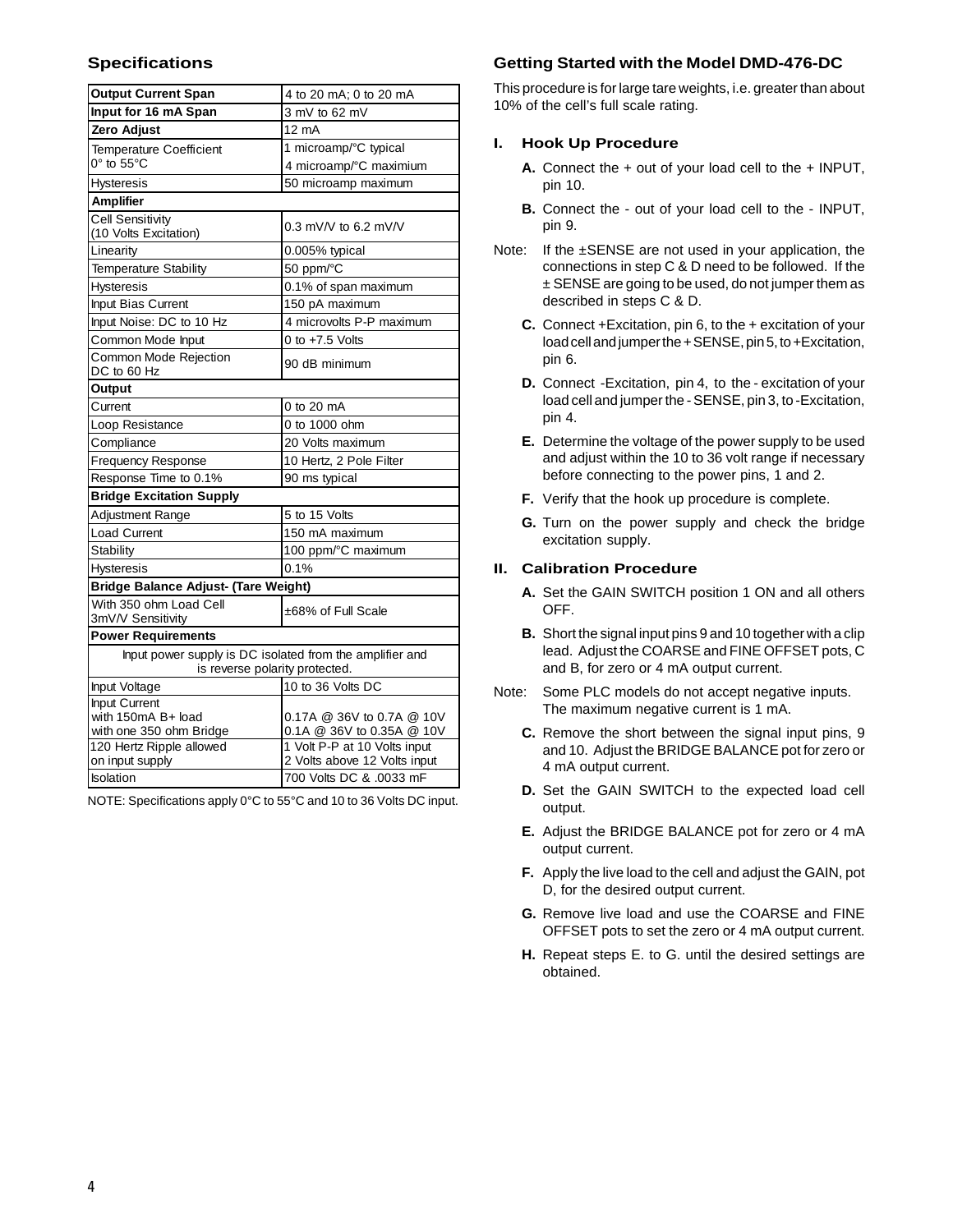#### **Amplifier**

The built-in amplifier is a true differential input, low noise, low drift, instrumentation amplifier. It has a high common mode rejection ratio (CMRR) and is provided with an output offset that is potentiometer adjustable. The output offset pots adjust the output zero current up to 12 mA. The zero current can also be adjusted for 0 to 20 mA output. The instrumentation amplifier has a gain DIP switch which changes the gain by factors of two and a gain potentiometer for fine adjustments.

The amplifier accepts input signals of 3 mV to 62 mV. The amplifier can withstand input voltages up to 15 Volts without damage. The output of the amplifier is filtered to be 3 dB down at 10 Hz using a double pole Butterworth filter to minimize the effects of high frequency electrical and physical noise on the system.

The Model DMD-476-DC has a Bridge Balance pot which is connected internally to the amplifier - INPUT.

#### **MODEL 437 POWER INPUT**



#### **Transducer Excitation**

Transducer excitation is provided by an adjustable, well regulated, low noise power supply. The excitation voltage is adjustable by means of a molded-in potentiometer which allows the output voltage to be varied from 5 to 15 Volts. It is capable of supplying up to 150 mA to easily drive five 350 ohm load cells at 10 Volts.

The +Excitation supply has remote sensing provisions for 6 wire configurations. The sense lines minimize variations in output voltage with changes in load current or lead resistance. The supply output, +Excitation, may be connected through a 300 ohm safety barrier and the sense lines will regulate the voltage across a 350 ohm bridge between 5 and 8 volts.

The supply has short circuit protection to protect it against short term faults. The output recovers automatically from short circuit conditions once the short is removed.

#### **Bridge Balance**

The Bridge Balance pot provides up to 68% of full scale tare weight adjustment when using a 350 ohm, 3 mV/V load cell. The DMD-476-DC can then be adjusted to provide full span output with only about 10% of the cell's range.

#### **Model DMD-476-DC Gain Switch**

ONLY ONE SWITCH ON

FOR EXPECTED TRANSDUCER FULL SCALE OUTPUT



Bridge Output Signal for:

#### **0 to 20 mA 4 to**

#### **20 mA**

Gain Switch Position **"ON"**:

| 1 | 50mV to 62.5mV     | 40mV to 50mV     |
|---|--------------------|------------------|
| 2 | $25mV$ to 50 mV    | 20mV to 40mV     |
| 3 | 12.5mV to 25mV     | 10mV to 20mV     |
| 4 | $6.25mV$ to 12.5mV | 5mV to 10mV      |
| 5 | 3.125mV to 6.25mV  | $2.5mV$ to $5mV$ |
|   |                    |                  |



| <b>Terminal Strip Assignments</b> |                 |                                 |                                 |  |  |  |
|-----------------------------------|-----------------|---------------------------------|---------------------------------|--|--|--|
| <b>Screw</b><br><b>Terminal</b>   | <b>Function</b> | <b>Screw</b><br><b>Terminal</b> | <b>Function</b>                 |  |  |  |
|                                   | +DC POWER       | 6                               | +EXCITION                       |  |  |  |
| 2                                 | -DC POWER       |                                 | <b>CURRENT</b><br><b>OUTPUT</b> |  |  |  |
| 3                                 | -SENSE          | 8                               | <b>AMPLIFIER CMN</b>            |  |  |  |
|                                   | -EXCITATION     | 9                               | -INPUT                          |  |  |  |
| 5                                 | +SENSE          |                                 | +INPUT                          |  |  |  |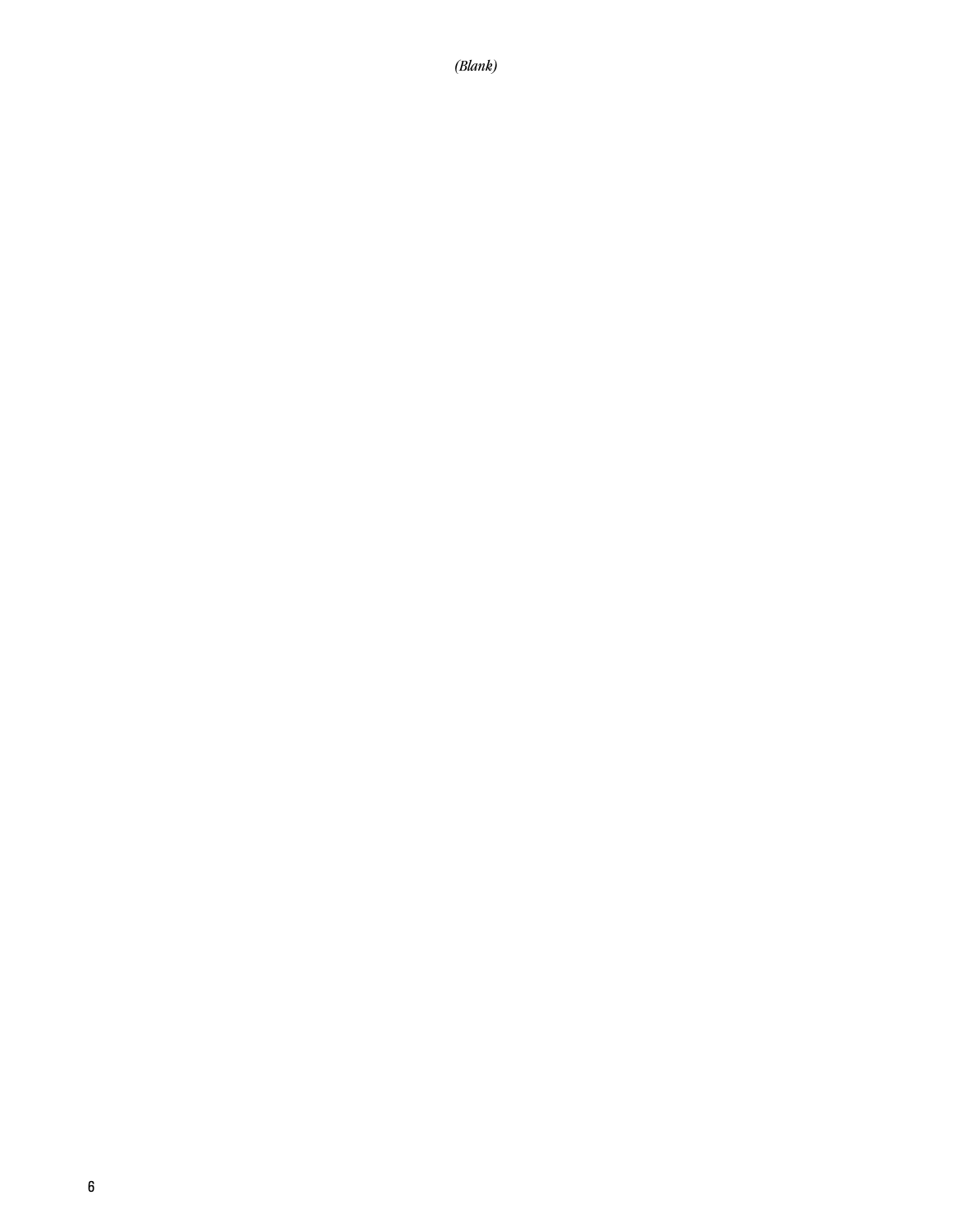## **WARRANTY/DISCLAIMER**

OMEGA ENGINEERING, INC. warrants this unit to be free of defects in materials and workmanship for a period of **13 months** from date of purchase. OMEGA Warranty adds an additional one (1) month grace period to the normal one **(1) year product warranty** to cover handling and shipping time. This ensures that OMEGA's customers receive maximum coverage on each product.

If the unit malfunctions, it must be returned to the factory for evaluation. OMEGA's Customer Service Department will issue an Authorized Return (AR) number immediately upon phone or written request. Upon examination by OMEGA, if the unit is found to be defective, it will be repaired or replaced at no charge. OMEGA's WARRANTY does not apply to defects resulting from any action of the purchaser, including but not limited to mishandling, improper interfacing, operation outside of design limits, improper repair, or unauthorized modification. This WARRANTY is VOID if the unit shows evidence of having been tampered with or shows evidence of having been damaged as a result of excessive corrosion; or current, heat, moisture or vibration; improper specification; misapplication; misuse or other operating conditions outside of OMEGA's control. Components which wear are not warranted, including but not limited to contact points, fuses, and triacs.

**OMEGA is pleased to offer suggestions on the use of its various products. However, OMEGA neither assumes responsibility for any omissions or errors nor assumes liability for any damages that result from the use of its products in accordance with information provided by OMEGA, either verbal or written. OMEGA warrants only that the parts manufactured by it will be as specified and free of defects. OMEGA MAKES NO OTHER WARRANTIES OR REPRESENTATIONS OF ANY KIND WHATSOEVER, EXPRESS OR IMPLIED, EXCEPT THAT OF TITLE, AND ALL IMPLIED WARRANTIES INCLUDING ANY WARRANTY OF MERCHANTABILITY AND FITNESS FOR A PARTICULAR PURPOSE ARE HEREBY DISCLAIMED. LIMITATION OF LIABILITY: The remedies of purchaser set forth herein are exclusive, and the total liability of OMEGA with respect to this order, whether based on contract, warranty, negligence, indemnification, strict liability or otherwise, shall not exceed the purchase price of the component upon which liability is based. In no event shall OMEGA be liable for consequential, incidental or special damages.**

CONDITIONS: Equipment sold by OMEGA is not intended to be used, nor shall it be used: (1) as a "Basic Component" under 10 CFR 21 (NRC), used in or with any nuclear installation or activity; or (2) in medical applications or used on humans. Should any Product(s) be used in or with any nuclear installation or activity, medical application, used on humans, or misused in any way, OMEGA assumes no responsibility as set forth in our basic WARRANTY / DISCLAIMER language, and, additionally, purchaser will indemnify OMEGA and hold OMEGA harmless from any liability or damage whatsoever arising out of the use of the Product(s) in such a manner.

### **RETURN REQUESTS/INQUIRIES**

Direct all warranty and repair requests/inquiries to the OMEGA Customer Service Department. BEFORE RETURNING ANY PRODUCT(S) TO OMEGA, PURCHASER MUST OBTAIN AN AUTHORIZED RETURN (AR) NUMBER FROM OMEGA'S CUSTOMER SERVICE DEPARTMENT (IN ORDER TO AVOID PROCESSING DELAYS). The assigned AR number should then be marked on the outside of the return package and on any correspondence.

The purchaser is responsible for shipping charges, freight, insurance and proper packaging to prevent breakage in transit.

FOR **WARRANTY** RETURNS, please have the following information available BEFORE contacting OMEGA:

- 1. Purchase Order number under which the product was PURCHASED,
- 2. Model and serial number of the product under warranty, and
- 3. Repair instructions and/or specific problems relative to the product.

FOR **NON-WARRANTY** REPAIRS, consult OMEGA for current repair charges. Have the following information available BEFORE contacting OMEGA:

- 1. Purchase Order number to cover the COST of the repair,
- 2. Model and serial number of product, and
- 3. Repair instructions and/or specific problems relative to the product.

OMEGA's policy is to make running changes, not model changes, whenever an improvement is possible. This affords our customers the latest in technology and engineering.

OMEGA is a registered trademark of OMEGA ENGINEERING, INC.

©Copyright 1999 OMEGA ENGINEERING, INC. All rights reserved. This document may not be copied, photocopied, reproduced, translated, or reduced to any electronic medium or machine-readable form, in whole or in part, without the prior written consent of OMEGA ENGINEERING, INC.